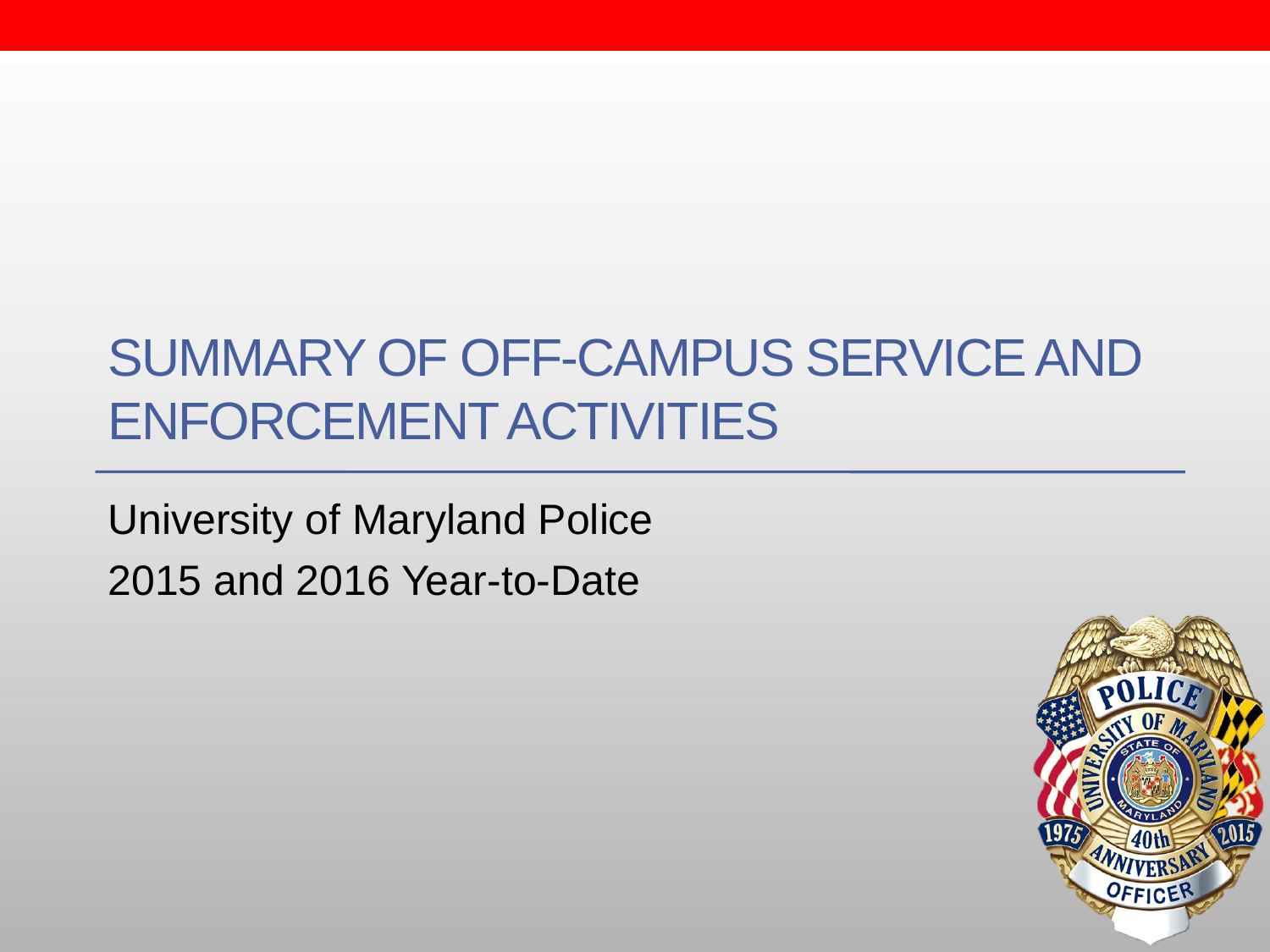| <b>2015 UCR Crimes</b>    |              |
|---------------------------|--------------|
| <b>UCR Crimes</b>         | <b>Total</b> |
| Rape                      | 5            |
| Robbery                   | 1            |
| <b>Aggravated Assault</b> | 3            |
| <b>Burglary</b>           | 48           |
| <b>Larceny Theft</b>      | 366          |
| Motor Vehicle Theft       | 29           |
| Arson                     |              |

| <b>Jan 1, 2016--August 2016 UCR Crimes</b> |                       |
|--------------------------------------------|-----------------------|
| <b>UCR Crimes</b>                          | Total                 |
| Rape                                       | 3                     |
| Robbery                                    | 3                     |
| <b>Aggravated Assault</b>                  | $\mathcal{D}_{\cdot}$ |
| <b>Burgalry</b>                            | 18                    |
| Larceny Theft                              | 179                   |
| Motor Vehicle Theft                        | 15                    |
| Arson                                      |                       |

\* Note: UCR only goes through Aug 2016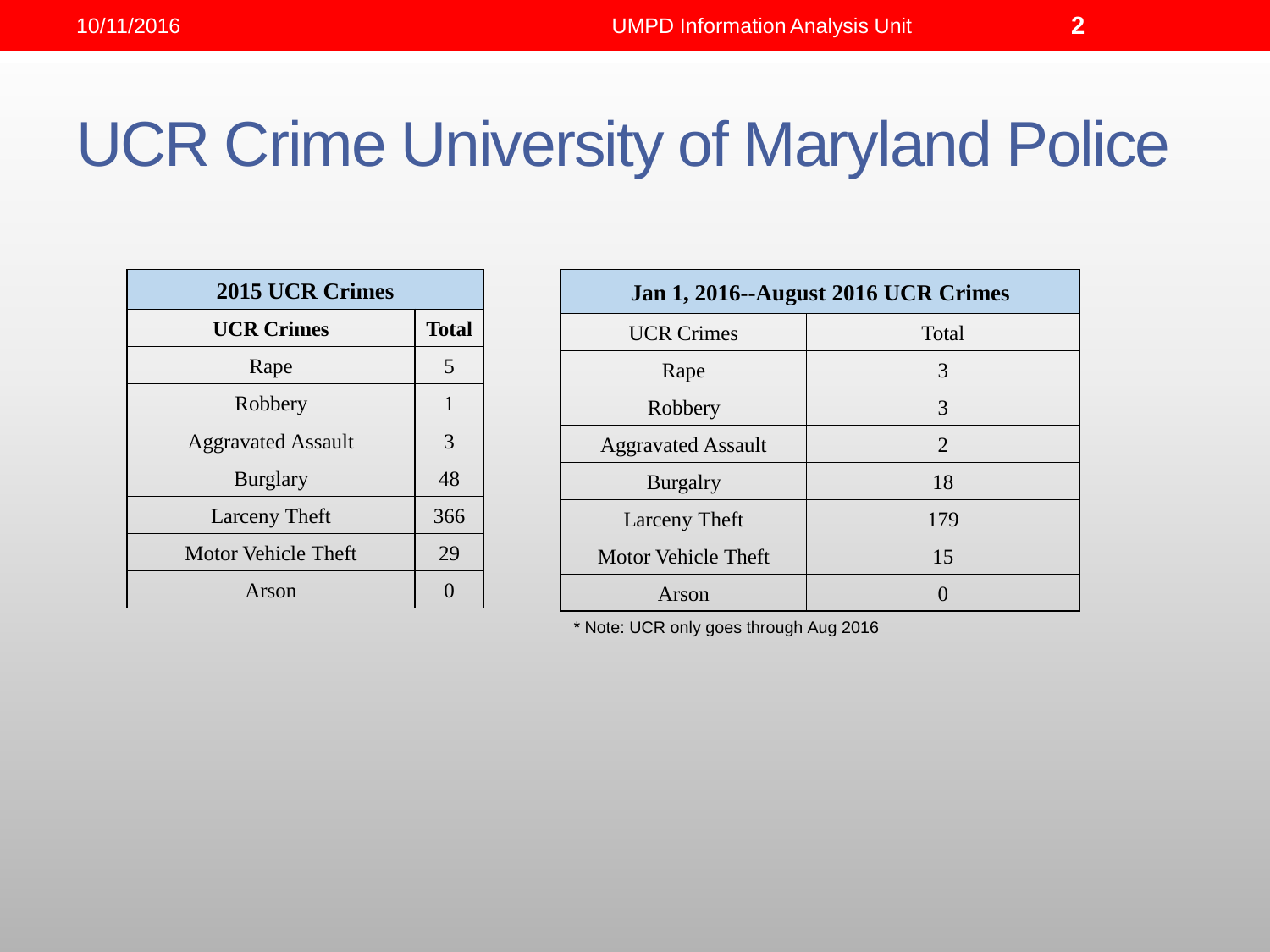## Off-Campus Call Activity Summary





UMPD had 14,468 calls in 2015: 5,734 were calls for service and 8.735 were proactive.

UMPD has had 13,536 calls as of Sept 28, 2016: 4,275 were calls for service and 9,261 were proactive.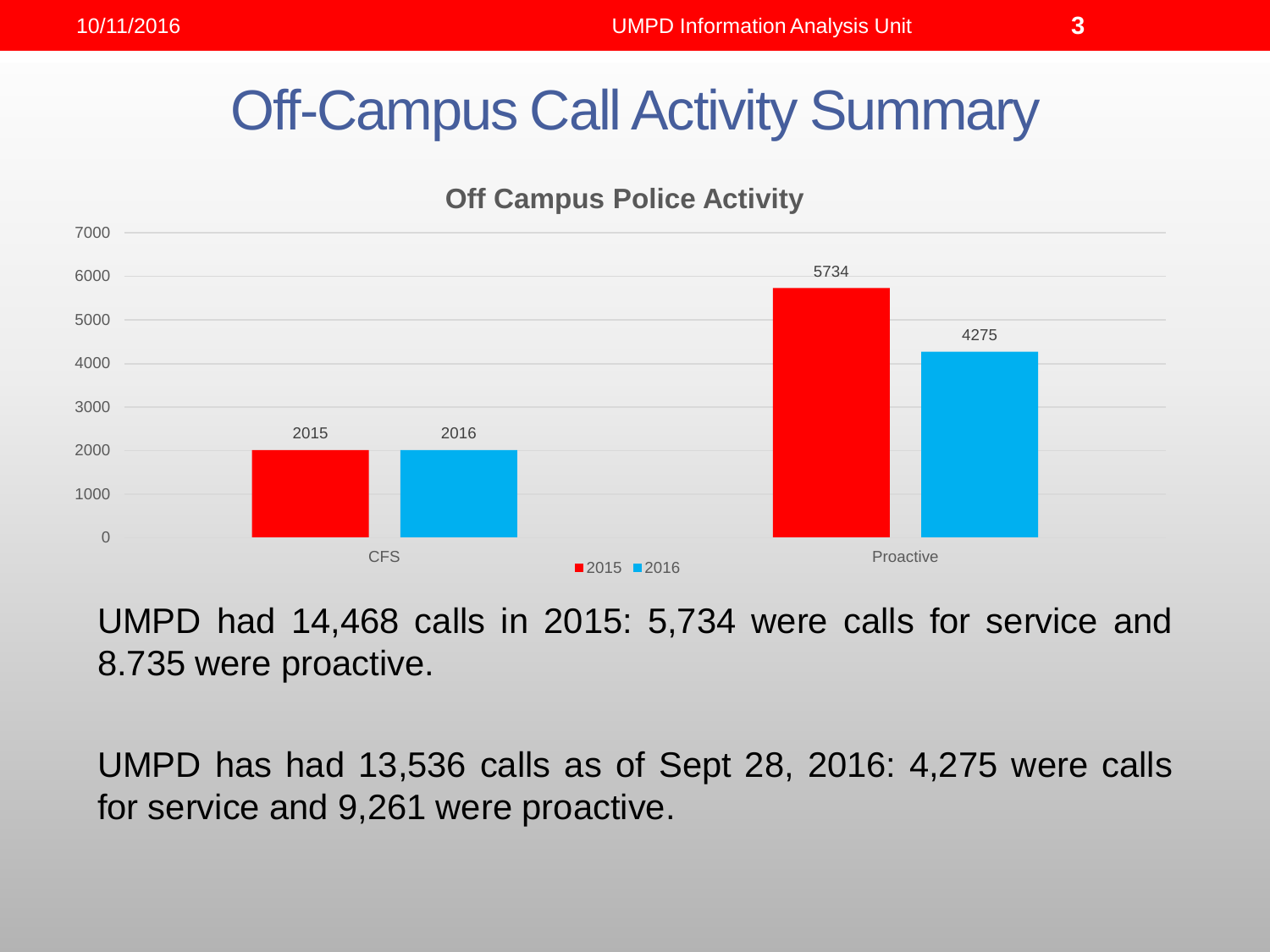### Off-Campus Reports Summary

#### **College Park, Off Campus Reports Summary**

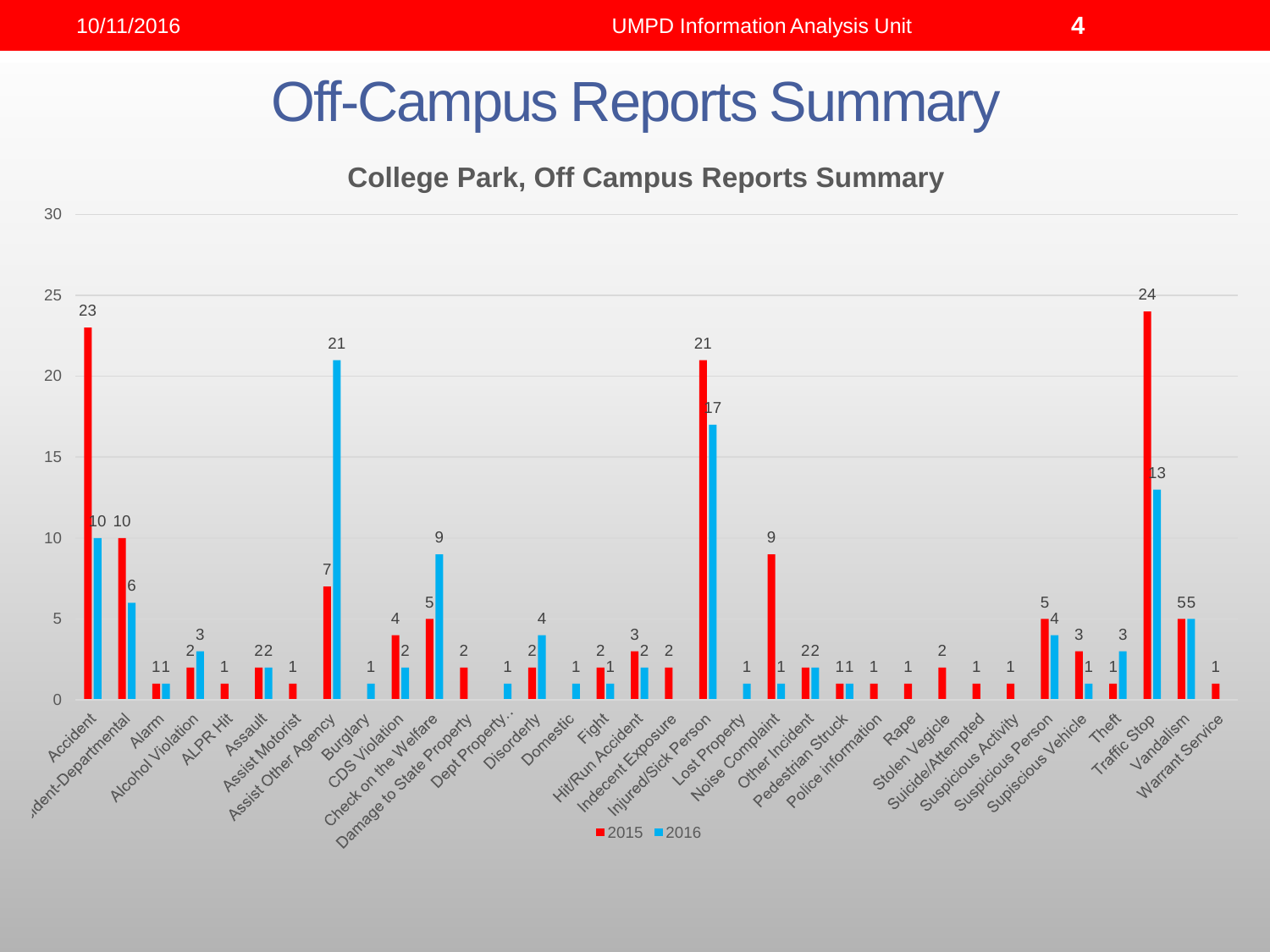# Off Campus Reports

College Park, Most Frequent Off Campus Reports Summary



- UMPD filed 145 case reports off-campus in 2015 and 112 between January and September 2016.
- This chart shows the call types that have ended in the most reports.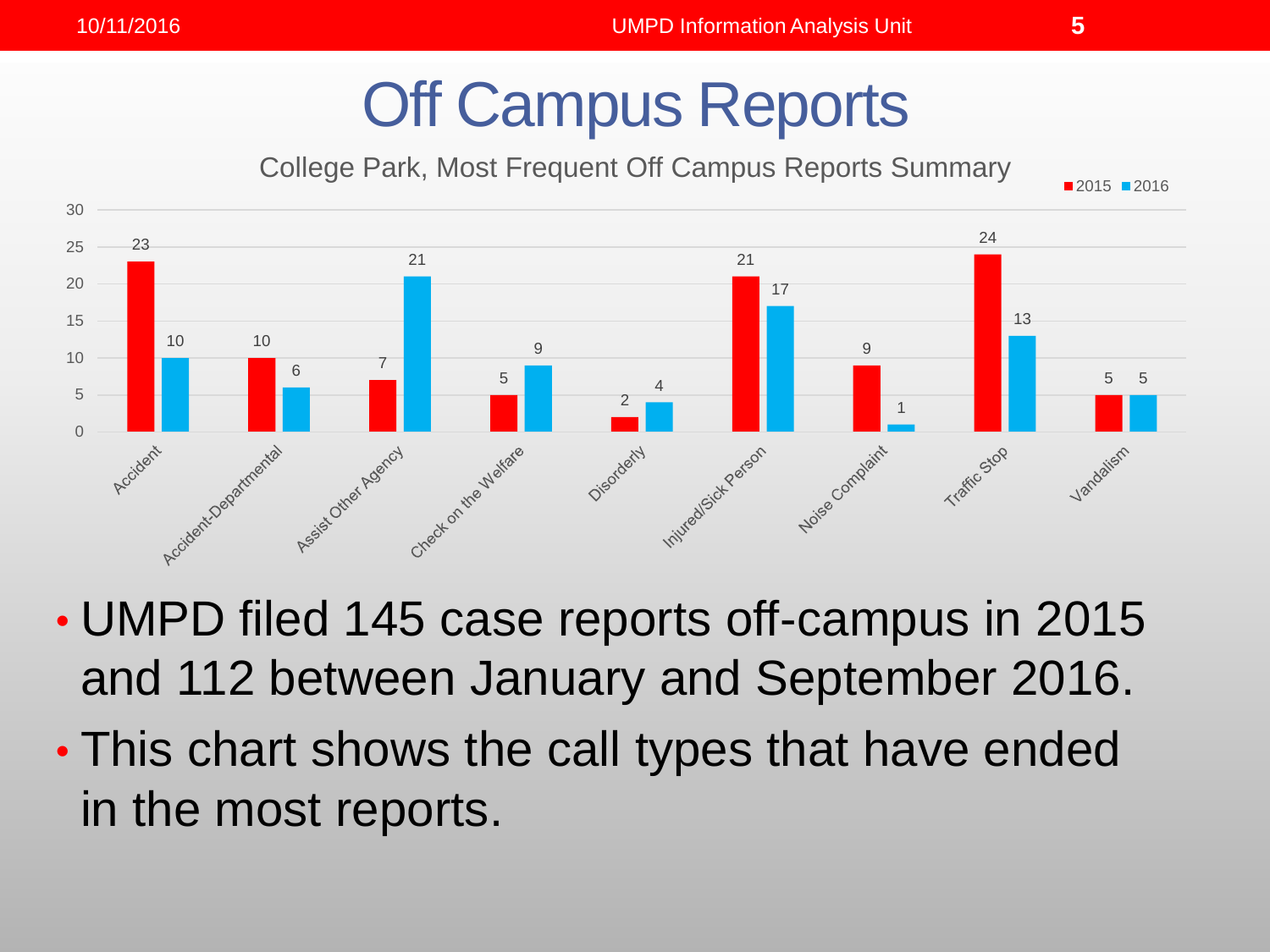## Off Campus Arrests

**Off Campus Arrests**